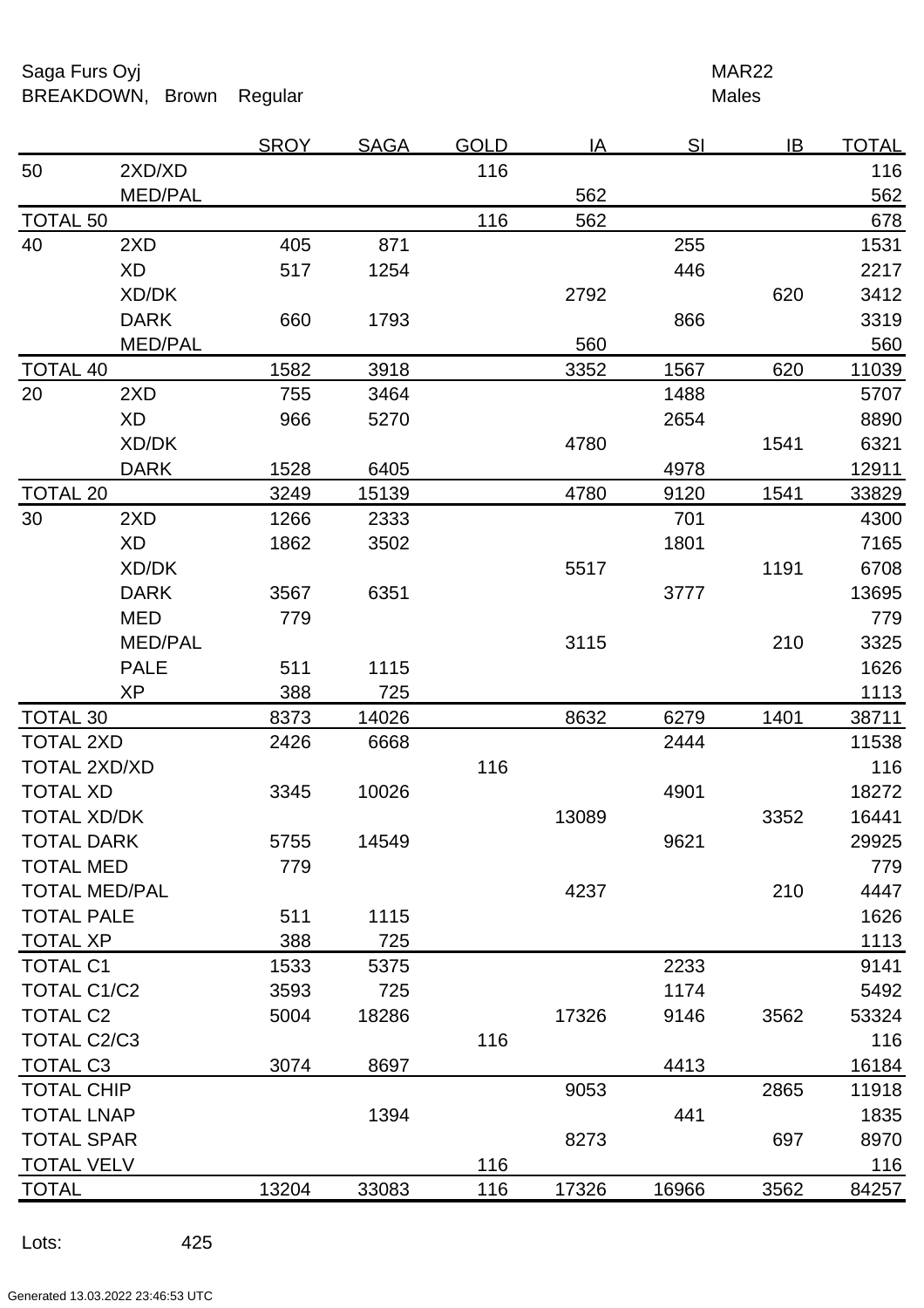| Saga Furs Oyj<br>BREAKDOWN, Brown |     | Regular     |             |             |    |  |    | MAR <sub>22</sub><br><b>Males</b> |  |  |
|-----------------------------------|-----|-------------|-------------|-------------|----|--|----|-----------------------------------|--|--|
|                                   |     | <b>SROY</b> | <b>SAGA</b> | <b>GOLD</b> | IΑ |  | IB | TOTAL                             |  |  |
| Showlots:                         | 114 |             |             |             |    |  |    |                                   |  |  |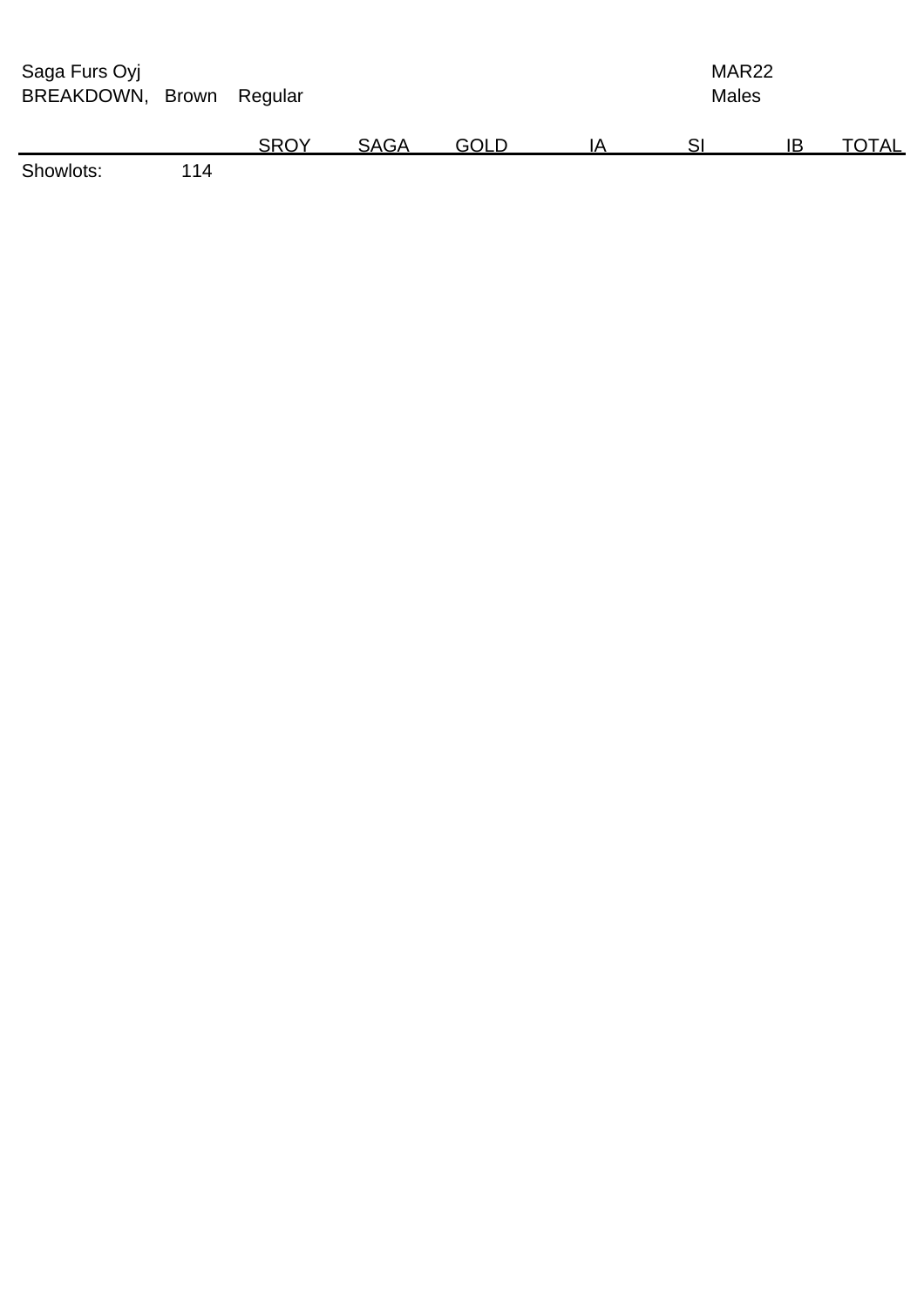Saga Furs Oyj **MAR22** BREAKDOWN, Brown Regular **Females** 

|                      |                | <b>SROY</b> | <b>SAGA</b> | $\overline{A}$ | SI    | IB   | <u>TOTAL</u> |
|----------------------|----------------|-------------|-------------|----------------|-------|------|--------------|
| $\mathbf 0$          | 2XD            | 1812        | 3516        |                | 1048  |      | 6376         |
|                      | <b>XD</b>      | 2146        | 4744        |                | 1268  |      | 8158         |
|                      | XD/DK          |             |             | 3420           |       |      | 3420         |
|                      | <b>DARK</b>    | 2586        | 6661        |                | 1734  |      | 10981        |
|                      | <b>ALL</b>     |             | 175         |                |       |      | 175          |
| <b>TOTAL 0</b>       |                | 6544        | 15096       | 3420           | 4050  |      | 29110        |
| $\mathbf 1$          | 2XD            | 4613        | 9159        |                | 2733  |      | 16505        |
|                      | <b>XD</b>      | 5102        | 13020       |                | 3652  |      | 21774        |
|                      | XD/DK          |             |             | 11374          |       | 1581 | 12955        |
|                      | <b>DARK</b>    | 6412        | 16792       |                | 5096  |      | 28300        |
|                      | <b>MED</b>     | 1658        |             |                |       |      | 1658         |
|                      | <b>MED/PAL</b> |             |             | 1798           |       | 724  | 2522         |
|                      | <b>PALE</b>    | 585         | 921         |                |       |      | 1506         |
| <b>TOTAL 1</b>       |                | 18370       | 39892       | 13172          | 11481 | 2305 | 85220        |
| 20                   | 2XD            | 163         | 802         |                | 305   |      | 1270         |
|                      | <b>XD</b>      | 174         | 945         |                | 533   |      | 1652         |
|                      | <b>DARK</b>    | 262         | 1204        |                | 665   |      | 2131         |
|                      | <b>MED</b>     | 231         | 927         |                | 161   |      | 1319         |
|                      | <b>PALE</b>    | 168         | 480         |                |       |      | 648          |
|                      | <b>XP</b>      |             | 161         |                |       |      | 161          |
| <b>TOTAL 20</b>      |                | 998         | 4519        |                | 1664  |      | 7181         |
| 0/1                  | <b>ALL</b>     |             |             |                | 125   |      | 125          |
| <b>TOTAL 0/1</b>     |                |             |             |                | 125   |      | 125          |
| <b>TOTAL 2XD</b>     |                | 6588        | 13477       |                | 4086  |      | 24151        |
| <b>TOTAL XD</b>      |                | 7422        | 18709       |                | 5453  |      | 31584        |
| <b>TOTAL XD/DK</b>   |                |             |             | 14794          |       | 1581 | 16375        |
| <b>TOTAL DARK</b>    |                | 9260        | 24657       |                | 7495  |      | 41412        |
| <b>TOTAL MED</b>     |                | 1889        | 927         |                | 161   |      | 2977         |
| <b>TOTAL MED/PAL</b> |                |             |             | 1798           |       | 724  | 2522         |
| <b>TOTAL PALE</b>    |                | 753         | 1401        |                |       |      | 2154         |
| <b>TOTAL XP</b>      |                |             | 161         |                |       |      | 161          |
| <b>TOTAL ALL</b>     |                |             | 175         |                | 125   |      | 300          |
| <b>TOTAL C1</b>      |                | 4584        | 11058       |                | 2639  |      | 18281        |
| <b>TOTAL C1/C2</b>   |                | 998         | 161         |                | 1773  |      | 2932         |
| <b>TOTAL C2</b>      |                | 14151       | 34049       | 16592          | 9292  | 2305 | 76389        |
| <b>TOTAL C3</b>      |                | 6179        | 14239       |                | 3616  |      | 24034        |
| <b>TOTAL CHIP</b>    |                |             |             | 13162          |       | 1817 | 14979        |
| <b>TOTAL LNAP</b>    |                |             | 2946        |                | 1419  | 968  | 5333         |
| <b>TOTAL MET</b>     |                |             |             | 505            |       |      | 505          |
| <b>TOTAL SPAR</b>    |                |             |             | 2925           |       | 488  | 3413         |
| <b>TOTAL SPT</b>     |                |             | 175         |                | 125   |      | 300          |
| <b>TOTAL</b>         |                | 25912       | 59507       | 16592          | 17320 | 2305 | 121636       |
|                      |                |             |             |                |       |      |              |

Lots: 323